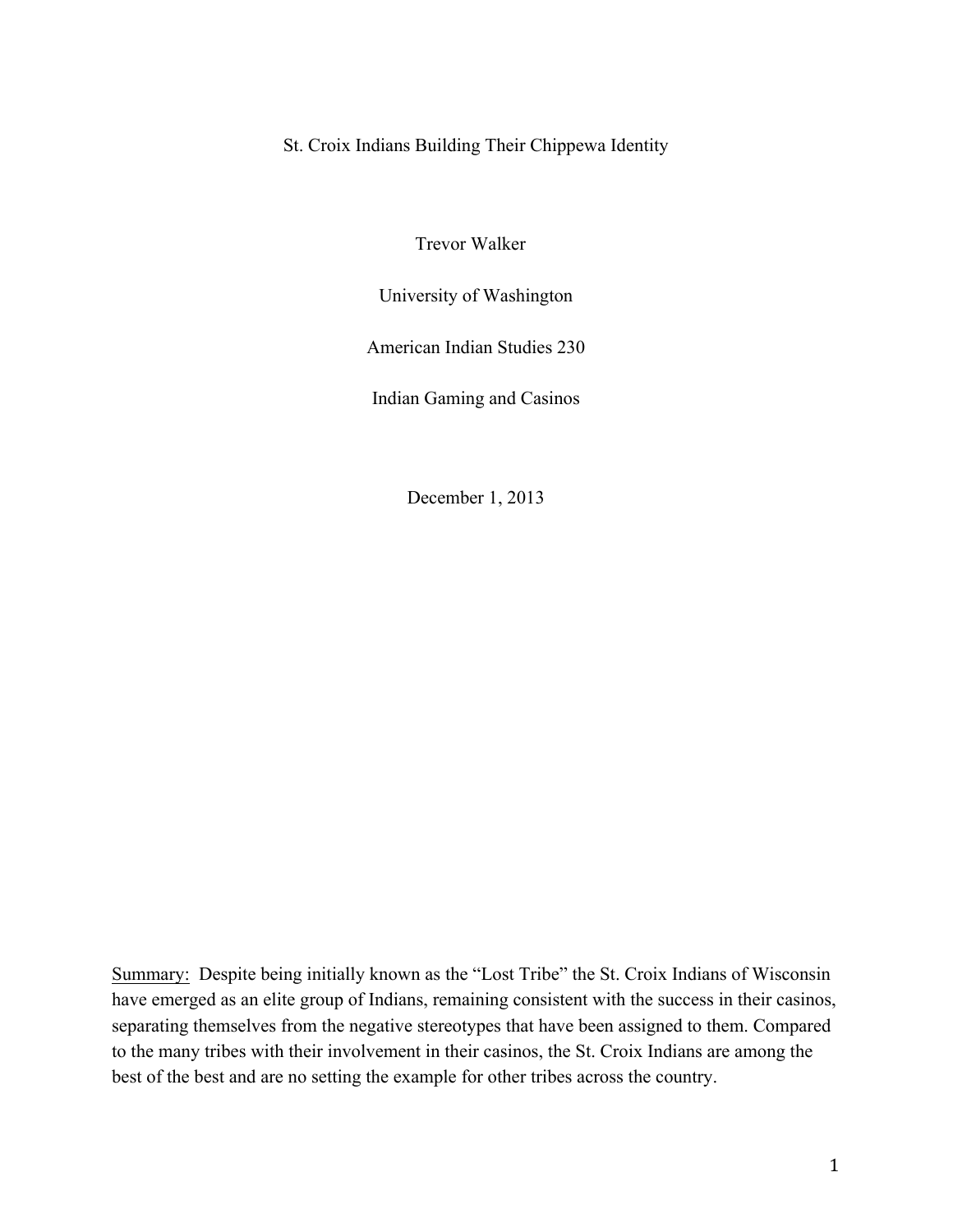# **Background:**

As we all know, relating to the culture Native American Indians being that they have been removed from their tribal lands by Americans, not many people really understand why this was the case. Of course we know that Americans "found" the land which was home to Native Americans and drove them away from lands with different so called payments or treaties, but what was so specific and important about the lands native to Indians that the Americans had to get that exact piece of land where Indians were? There were different resources that Indians used for survival and existence, which were either gold over on the west coast, or even fur and rice exports that were a common resource to be traded amongst different tribes including my St. Croix Chippewa Tribe of Wisconsin that I have been assigned to research information on this quarter. As this tribe established their first village in 1702 near Lake Superior in Wisconsin, forests near the lake was an extreme benefit in their fur trading business which eventually resulted in the production of various settlements which were also established as time went. In 1831 and 1832, Indian agent Henry R. Schoolcraft found Chippewa bands living in scattered interior villages along the southern shores of Lake Superior and on the upper reaches of interior drainages. They shared common woodland culture, but did not possess a political structure to unify them. At the time Schoolcraft encountered the Chippewa, he numbered several thousand and lived in peace with the U.S. Government, trading at posts located around the area. By the time state of Wisconsin became an established territory in 1836, there were six major groups in

2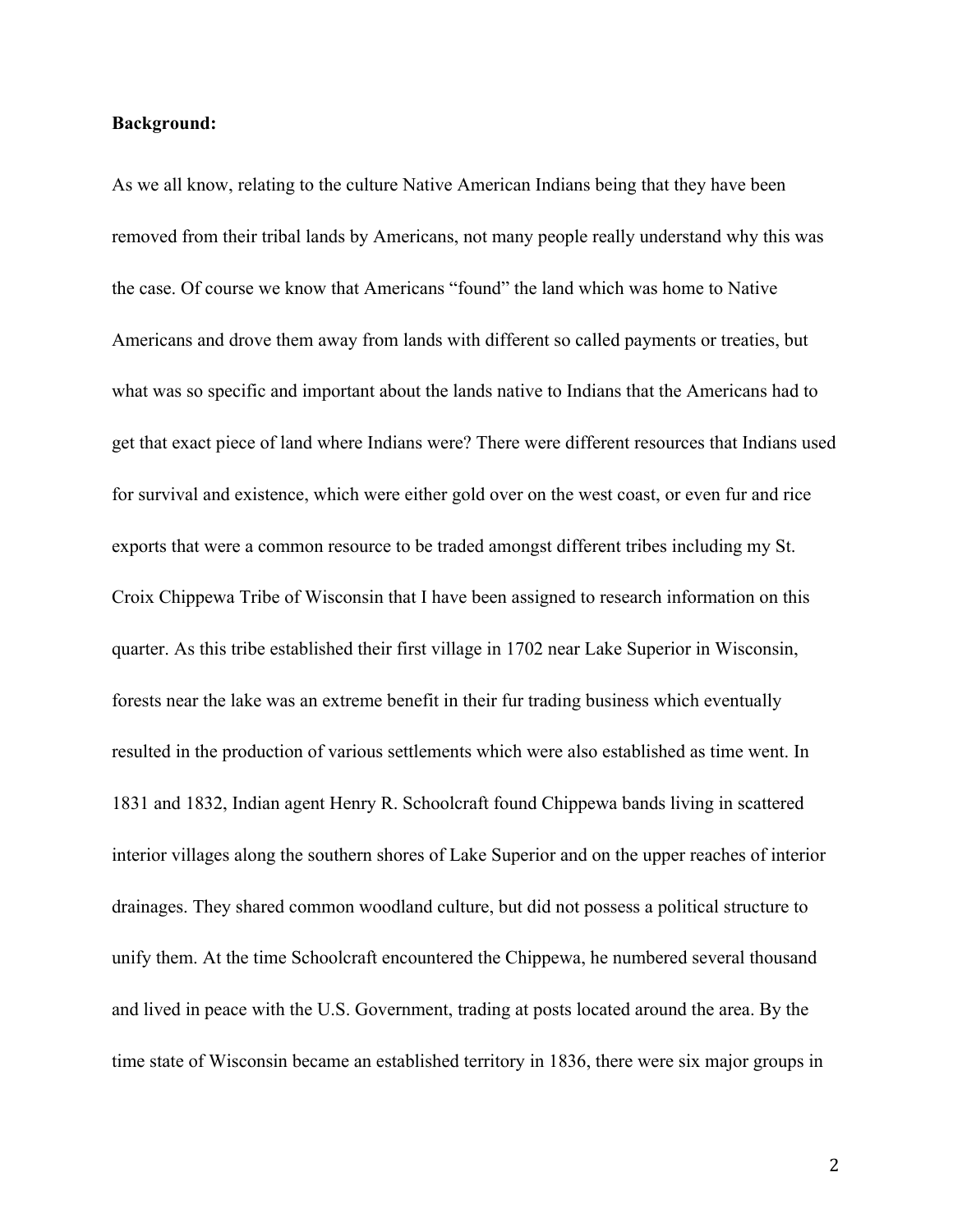Wisconsin. They were the St. Croix Chippewa Indians, the Potawatomi, the Winnebago, the Oneida and the Stockbridge-Munsee of New York State, and the Menominee. In 1837, the United States agents sent out a message summoning various St. Croix Indians from northern Wisconsin and Minnesota to a treaty making council at Fort Snelling. The U.S. Government declared to make a treaty for the whole tribe for the purchase of the land in the Wisconsin, Chippewa and the St. Croix valleys, which held rich forest of pine timber. The St. Croix Indians argued that those bands that lived or hunted on the land to be sold should make the decision. As the U.S. government made it seem that it was the timber for the St. Croix region that was highly possessed, it was really the copper and iron hidden in many valleys that were well sought after. As the chief of the St. Croix Chippewa at the time never signed this 1827 treaty, some say it was because he didn't agree to give up his land to the U.S. while others in favor of the treaty claimed that he didn't make the treaty in time to sign it, which eventually resulted in St. Croix Indians being pushed away from their native lands.

# **Findings:**

The culture of my St. Croix Indian Tribe has been signified by many traditional churches in which all reflect on a diverse group of religious churches who have all characterized the Virgin Islands, its original location since Danish times. Lutherans, Anglicans, Roman Catholics, Dutch Reformed, Moravians, and Jews are among the many religions that have established places of worship during the 18th Century, continuing on their religions up until this day. Architecturally,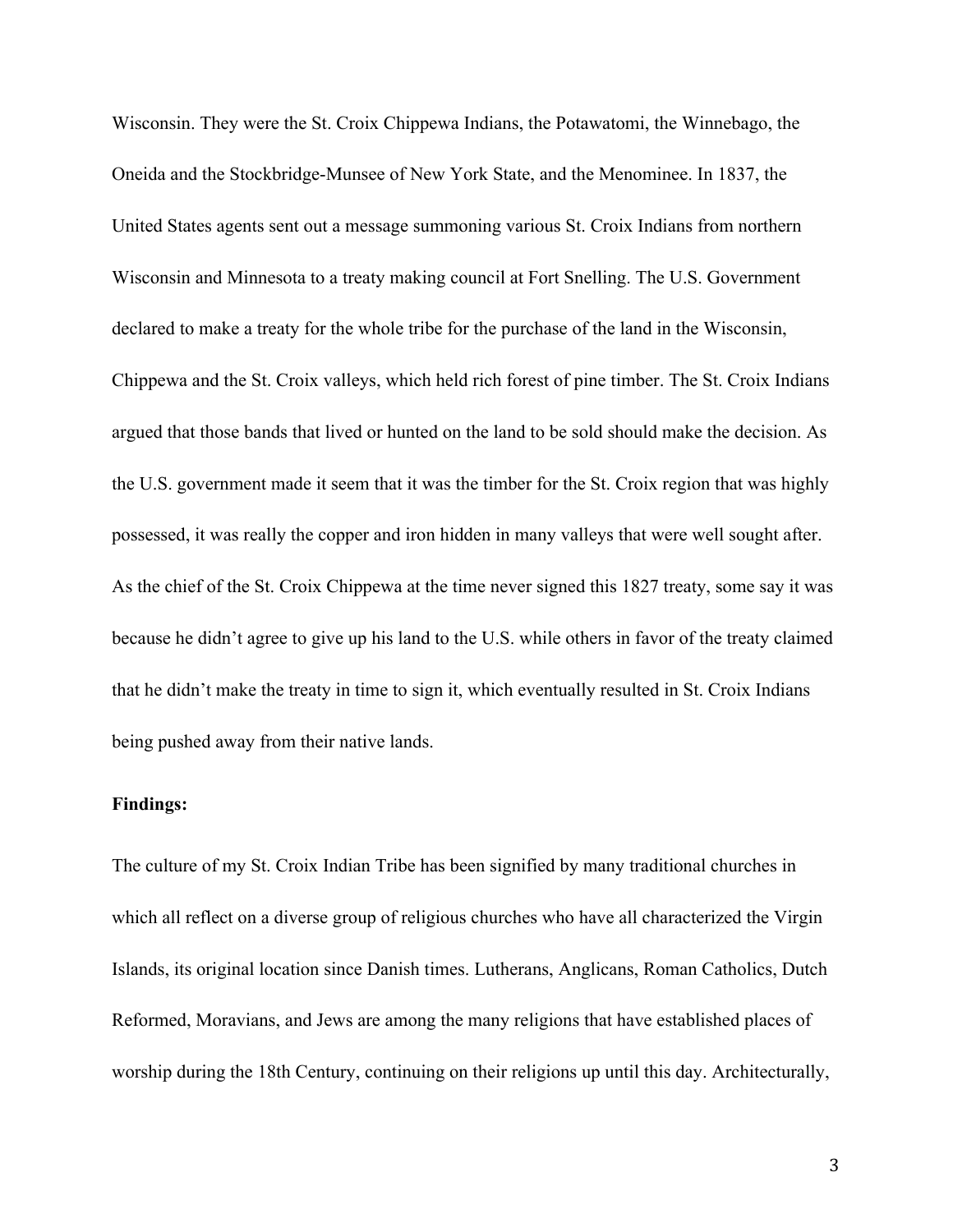the churches display an interesting mixture of international styles and local detailing that speaks of their Creole heritage. During the process of evacuating tribal lands, religion was a key point of emphasis, while many Indians felt lost, did not know where to go, where to find help, what to eat or where to sleep. They had no one to go to, no one to believe in, except for the different Gods that they put their belief into to carry them out of their situations on uncertainty.

As many of the relating tribes of Wisconsin and all around our country, these Indian Tribes removed from their native lands have all been criticized and stereotyped for many different reason involving their casinos which are the many resolution to their economic and poverty problems. Of course there are the basic stereotypes that associate all Indians with being gamblers that are addicted to coming into casinos every night to throw their money away. There is also a stereotype that Indian gamings are controlled by scheming, immoral chiefs that are severely corrupted by money and power. Another stereotype stating that Indians exploit their cultures for economic gains. Another powerful stereotype is that "Casino Indians" aren't authentically Native Americans, certain people with maye just a fraction of Native American take advantage of the Native American opportunities. The only positive stereotype amongst the many that are associated with Native Americans and the establishment of their casinos are that they are "finally trying to better their lives by opening casinos.". This is the main reason Native Americans have opened many casino resorts across the nation.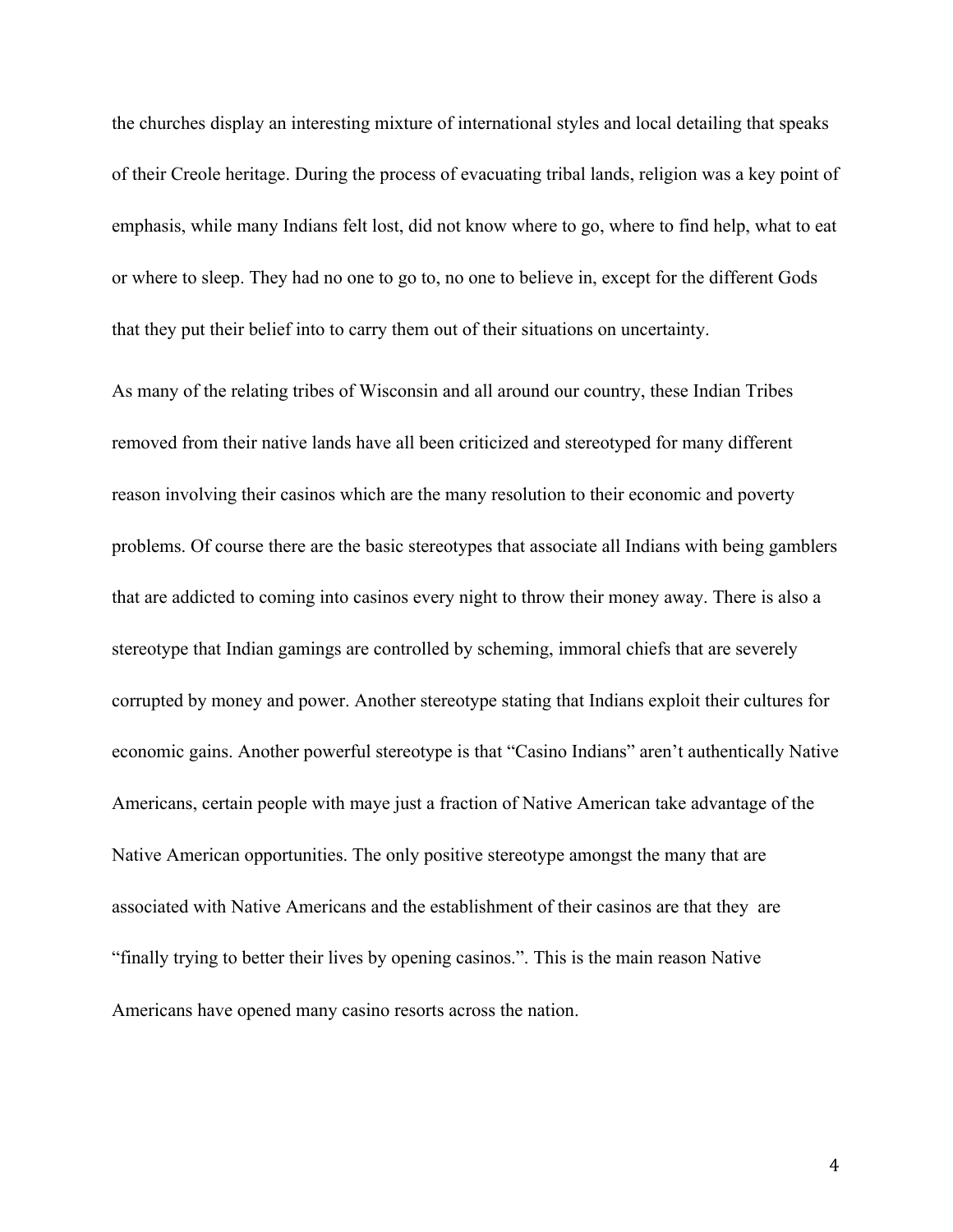Throughout their history, the St. Croix people have been richly blessed. Formerly known as "The Los Tribe", the St. Croix suffered removal from their ancestral lands but have persevered to become proven business leaders with a rich tradition and culture involvement in their casinos. Today the St. Croix have five main reservation communities: The Big Sand Lake, Maple Plain, Round Lake and Danbury and Gaslyna, located in northwestern Wisconsin. Dotted with lakes, streams and forests, the St. Croix reservation lands allow the St. Croix to practice their traditional harvesting of wild rice, maple syrup, berries, fish and deer, while they are fortunate enough to share their bounty with surrounding communities. Tribal traditions are carefully passed down to the tribes children so that the "Lost Tribe" does not ever live up to the hype of their old name. The St. Croix's strong sense of tradition molds the foundation of their thriving business ventures, which include three casinos, St. Croix Casino Turtle Lake, St. Croix Casino Danbury and St. Croix Casino Hertel Express, which have all earned 8A certification from the business administration in the state of Wisconsin. With their distinctive intermingling of their old traditional and the new, the St. Croix people are sure to remain a cultural and economic force for many generations to come.

For a Tribe whose casinos have rallied less than a million visits in the last decade, revenue tends to not be a huge problem for the St. Croix Chippewa Indians of Wisconsin, but it tends to seem that way in the long run. As 82% of the Indians revenue comes from casino gaming, this money is extremely beneficial and exemplified into the lives of not only the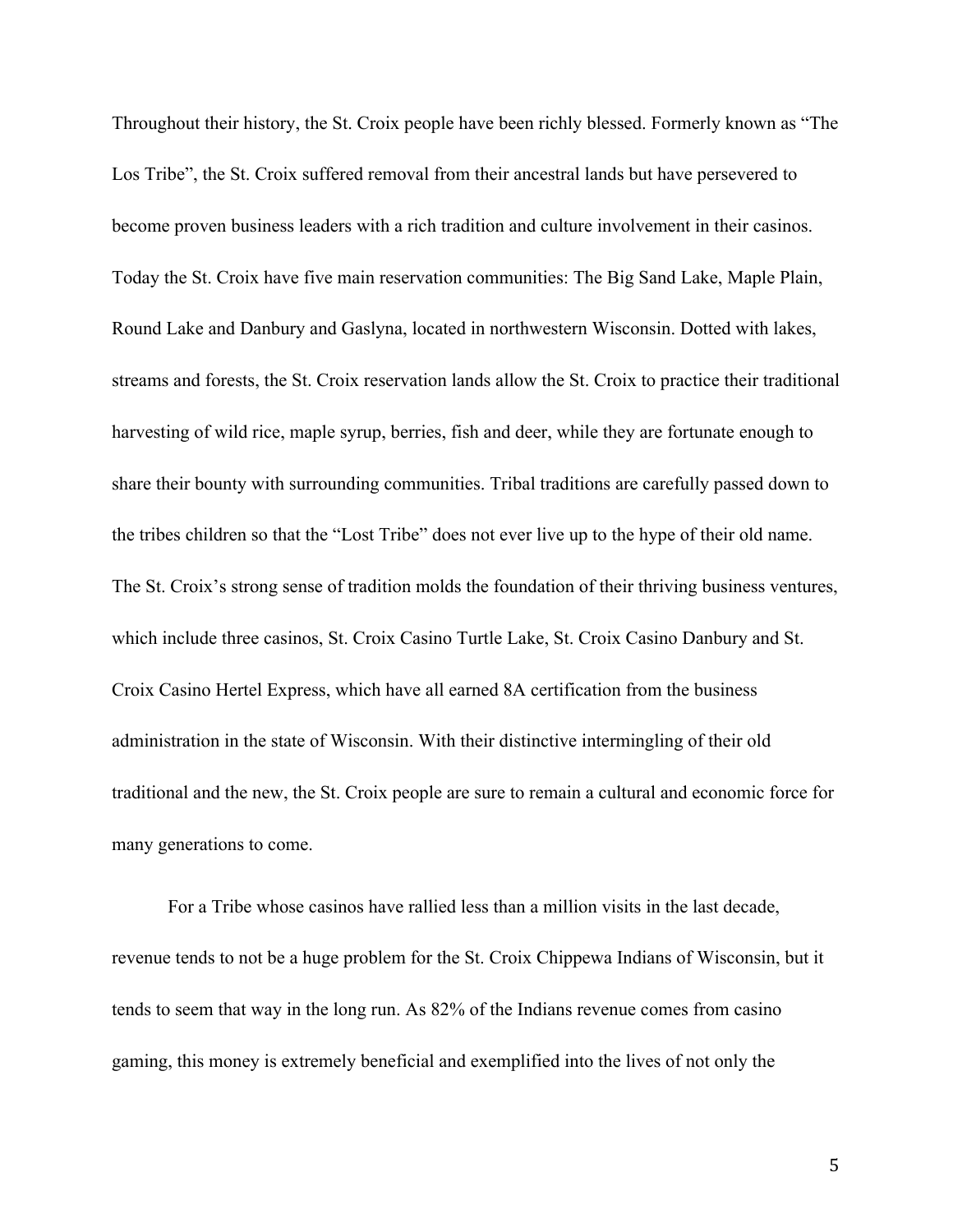working Indians who labor in the Chippewa casinos but also the retired Chippewa Indians who can no longer help out but still need income to survive. Non-gaming revenue brings in almost a fifth of the St. Croix Indians total income and is generated by other businesses that are operated by the Tribe, which includes restaurants, retail establishments, hotels, and construction companies. However, these non-gaming businesses are dependent on gaming revenue for financial support because of the fact that casino gaming brings in on average about four times as much revenue as non-gaming revenue. Last but not least grants from the United States government along with the Wisconsin government provide about less than a fifth of the tribes overall income annually.

The St. Croix Tribe owns and operates three gaming facilities: the St. Croix Casino, the Hole in the Wall Casino, and the Little Turtle Hertel Express. On the tribe's reservation in Turtle Lake, Wisconsin, it holds the most famous St. Croix Casino, employing 900 people with a 100,000 square foot facility. This facility includes 1,000 slot machines, 32 blackjack tables, and a bingo hall. This St. Croix Casino also uses the combination of 150 hotel rooms for guests as a way to increase revenue while also providing safety for guests. For those who begin to have a little too much to drink during the night, there's now a room available for them to eliminate the havoc of drunk driving. The Hole in the Wall Casino is located on the St. Croix Reservation in Danbury, Wisconsin, where it employs and provides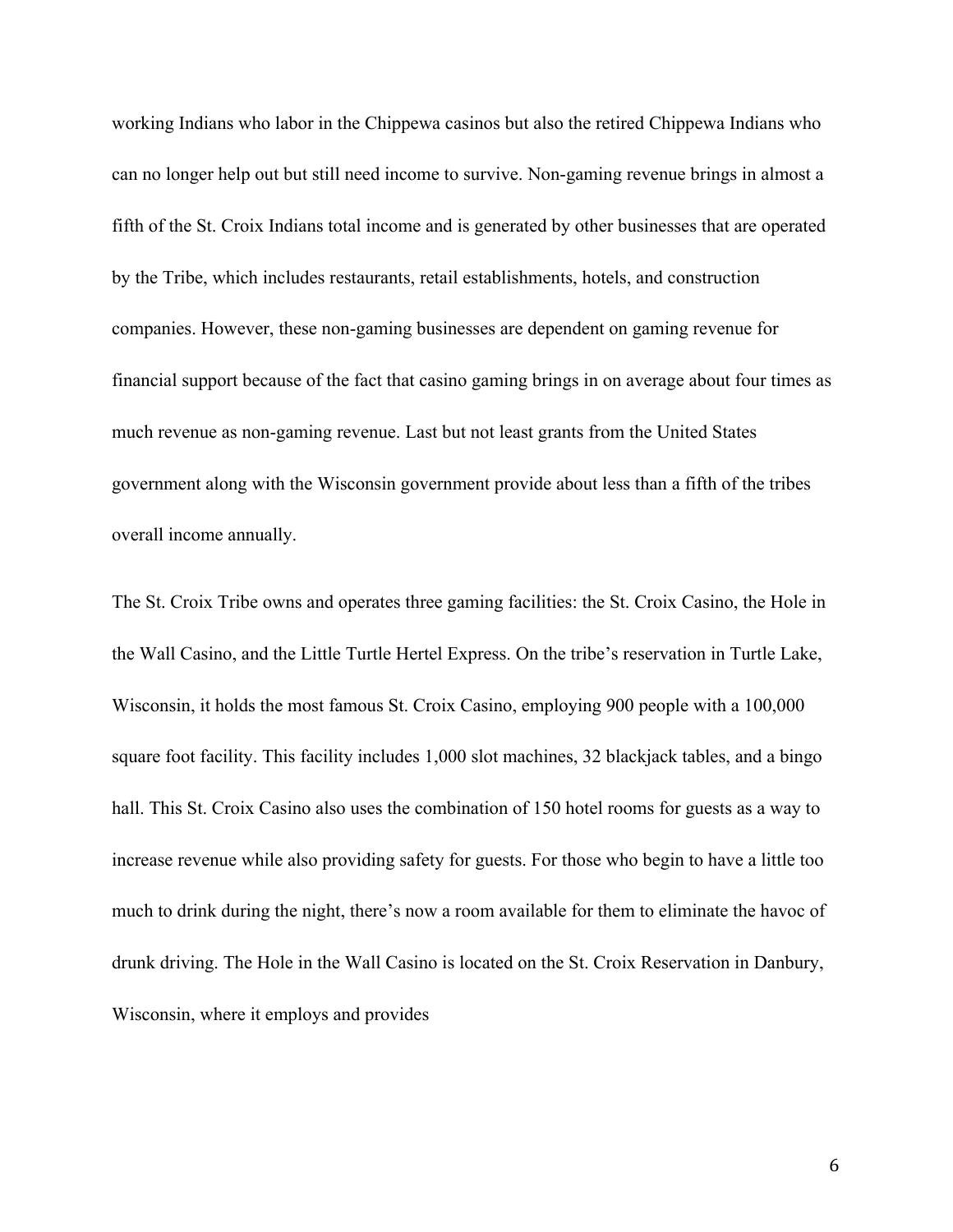work for 230 people. It is a 16,700 square foot facility that includes 320 slot machines and 12 blackjack tables. The Hole in the Wall Casino also has an adjoining hotel with 38 rooms, as well as 35 parking spaces for recreation vehicles. This casino holds on average over 500,000 visits every year. The Little Turtle Hertel Express is located on the St. Croix Reservation in Hertel, Wisconsin. This building is more of a convenience store that also offers some gaming, providing 99 slot machines for guests. The Little Turtle Hertel Express may also be affected by the introduction of a new casino in Hudson.

The St. Croix Chippewa Indians of Wisconsin is federally recognized as a tribe, obtaining land that covers as much as 3,000 acres. The tribes total enrollment measures to include approximately 1,000 members, although the total population in its casinos labor forces tallies to attend around 1700 people. As the three main casinos bring in more than enough work for the few Chippewa Indians remaining in the state of Wisconsin that are still in the working force, there is no excuse for these Indians to claim to be left out without jobs or work to find. The extra amount of workers needed in the casinos nearly equals the amount of Chippewa Indians in Wisconsin, meaning that non-tribal citizens now have job opportunities as well. The St. Croix Tribe is self-governing and is responsible for the general welfare of its members, despite the general interactions daily with non-tribal members in casinos.

Casino profits are distributed back to the Tribe and its members as monthly. Six percent of casino income goes the Tribe's permanent fund, which is used in emergency situations for the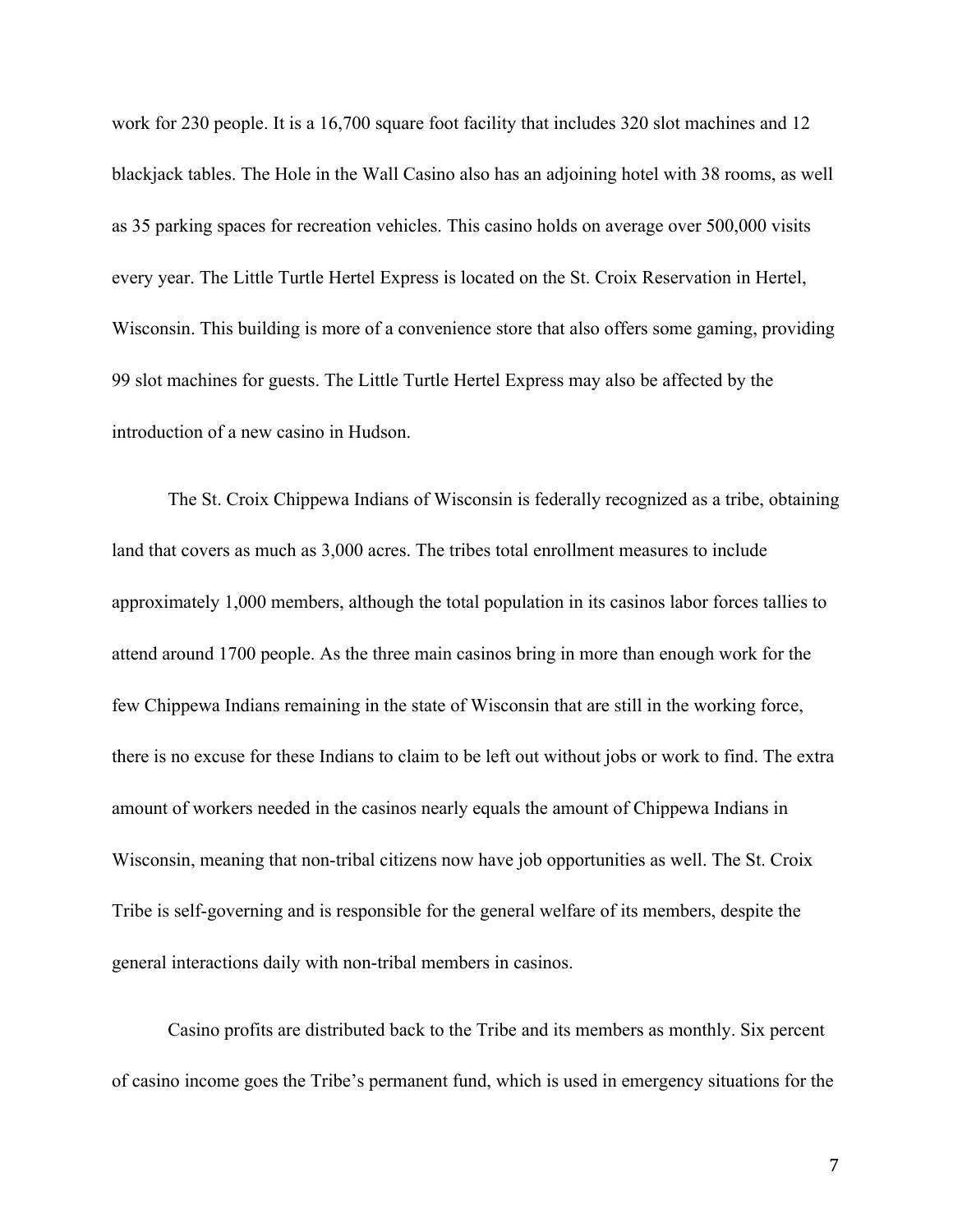tribe or its casino. The tribe and its per-capita account shares and splits the remaining 94% of the profits. The tribal account is used to support the services and programs provided by the Tribe, as its economic revenue accounts for the financing of all tribal programs and services, including health insurance, housing development, health clinics, education programs, elderly care, vocational training, environmental services, loans, scholarships, land acquisition, and tribal business ventures for example the casinos and hotels. The per-capita account is redistributed to Tribe members in the form of monthly payments. Tribal members who are not legally recognized as elders receive \$1,000 per month from the per-capita account, while elders receive \$1,500 per month. It is extremely helpful and life saving for this tribe to disperse money to Chippewa Indian families as the average family consumes only around \$26,000 annually, with around 15% of Indians still living in poverty. The lost business of the locations of the three casinos result in a big economic loss for the tribes total income, as the main portion of the casinos visitors live in Minnesota and have to travel over 90 miles to get to the St. Croix Casino and over 110 miles to get to the Hole In the Wall Casino. As a result the proposition of a new casino named the Hudson Casino was identified but because of the calculated predictions of this casino was projected to take around \$20 million from each of the casinos, it was decided best for the Hudson casino not to be built. Though this casino would only be 30 miles away from the tribes main resource of visitors in Minnesota, the loss of revenue in the remaining casinos would cause a decrease in employment in each of the casinos, which was not wanted.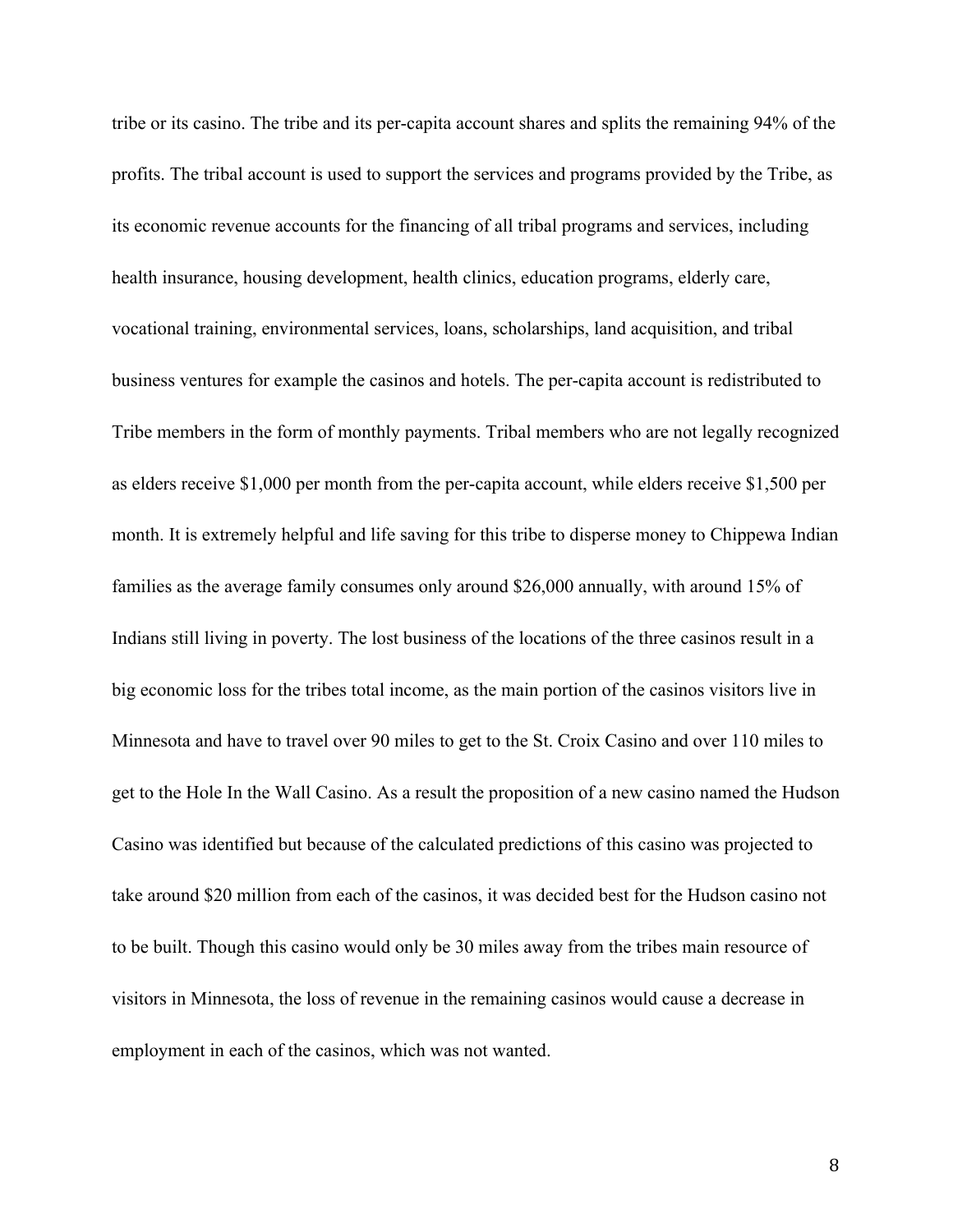# **Conclusion:**

As the main source of income for the St. Croix Chippewa Indians of Wisconsin comes from casino gambling, increasing the total overall revenue that each casino consumes would be substantial to the lives of government of the St. Croix Chippewa Indians and also its tribal members. As this main source of income is not necessarily getting the job done for the households of each of the many Indian families in Wisconsin, another source of economic revenue will be desperately needed for the success of the St. Croix Chippewa Indians of Wisconsin Tribe to continue over the many centuries to come and not become extinct.

The St. Croix Indian Tribe is a sovereign nation, meaning it is independent, separate, having political entities with the right of self-government. Though, this is a delegated type of sovereignty meaning that this tribal government includes the authority given the tribes by Congress. As a general rule, because of the concepts of tribal sovereignty, states and local governments are generally precluded from exercising jurisdiction over tribal members on tribal lands unless Congress has clearly expressed an intention to permit that assertion of jurisdiction. While Indian tribes are sovereign governments, in 1924, the U.S. Congress conferred United States citizenship upon all Indians born within the United States. The grant of federal citizenship also made Indians citizens of the states in which they reside. As citizens, Indians can vote in local, state, and federal elections. This citizenship status does not affect the special relationship between the tribes and state and federal governments. This United States citizenship eligibility is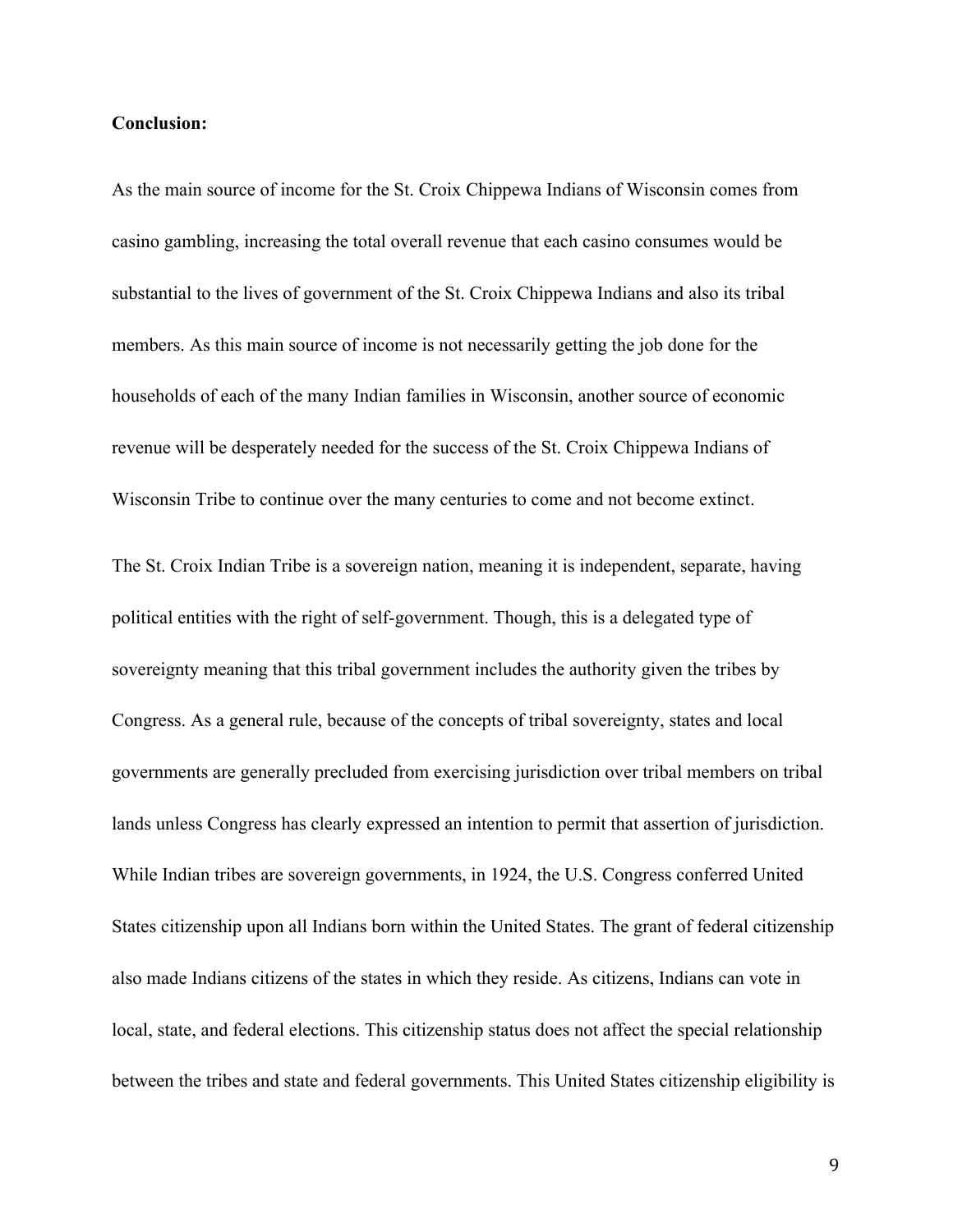different that than requirements to be considered a specific Indian. For example in my St. Croix Tribe, you have to have at least one eighth of your blood quantum showing that you have some of the Chippewa heritage Indian in you. This is a very moderate requirement compared to the Seminole Tribe of Florida where you have to have 1/4th of your blood quantum while one of your grandparents has to be a fully blooded Florida Seminole, with a written documentation proving that you are a family member of a Florida Seminole on the 1957 Tribal Role, all while you have to be sponsored with your enrollment by a current member of the tribe. Indian lands today, are subject to a complex set of laws that often impact individual Indian tribes in unique ways. The planning efforts of Indian tribes are often linked to the concept of "Indian country." Indian country includes Indian and non-Indian owned lands located within the boundaries of any Indian reservation; Indian lands owned by or held for Indians

which are not part of a reservation but which are part of a dependent Indian community; and all Indian allotments, where the Indian titles have not been extinguished. Land held in fee by an individual Indian which is not part of a dependent Indian community is not part of Indian country. In terms of Indian ownership of land, the largest category of Indian lands are tribal trust lands. These lands are held in trust by the federal government for the use of a tribe. The federal government holds the legal title and the tribe holds the beneficial interest. Trust lands are held communally by the tribe in undivided interest and individual tribal members share in the

10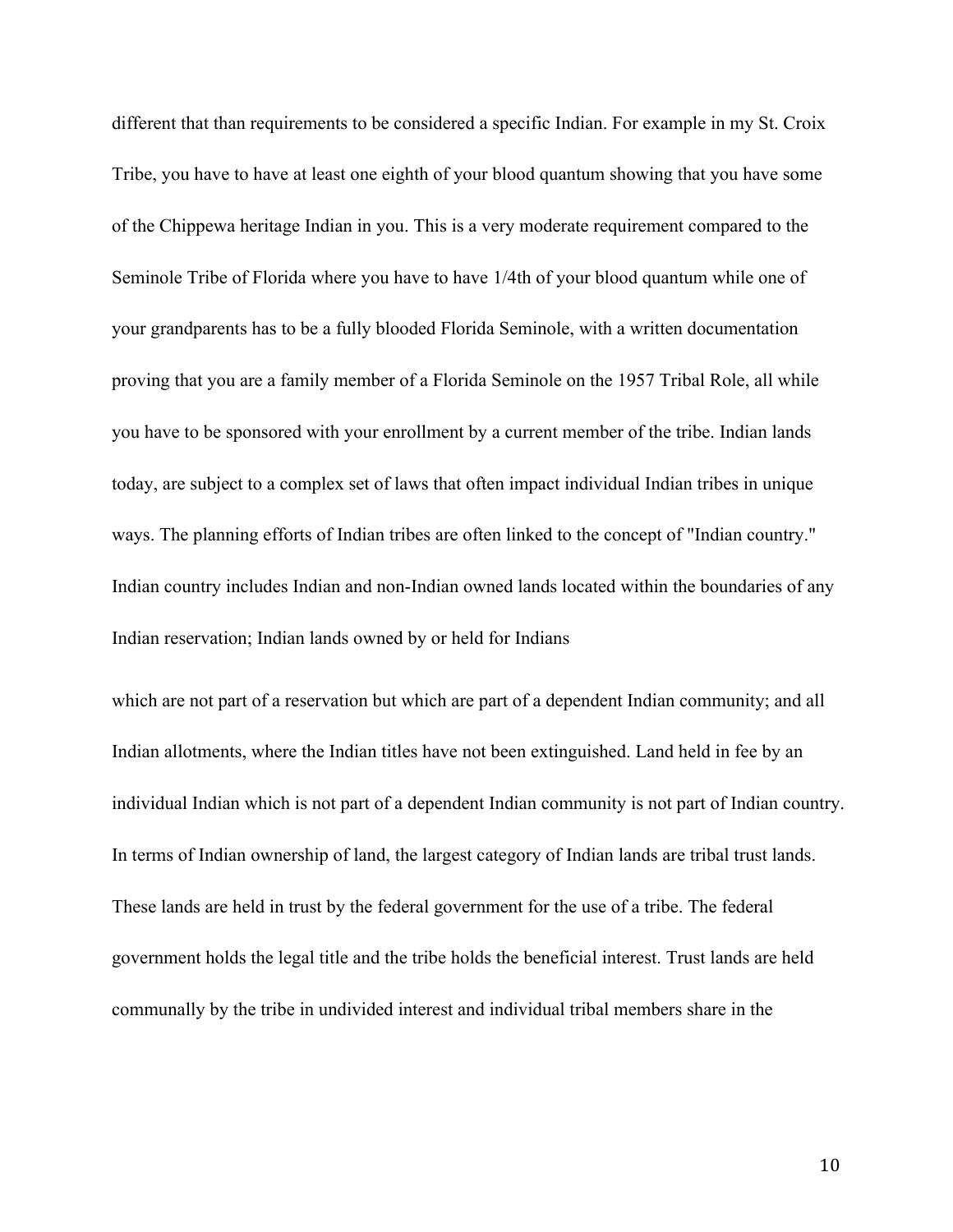enjoyment of the entire property with no claim to a particular piece of land. The tribe is treated as a single entity that owns the undivided beneficial interest.

This lawsuit from St. Croix's application to have off-reservation land was taken into federal trust for the purpose that they wanted to establish a gaming facility. The Bureau of Indian Affairs Indication was challenged and brought to action by Indian tribes; "that it would decide whether to take land into trust before considering tribe's application for approval of off-reservation casino." Tribe moved towards preliminary injunction. Within tribal governments and Indian country's, tribal governments can enact laws applicable to trust lands and impose taxes on those lands and exclude non-Indians from those lands. They can also establish courts and administer justice, as well as determine tribal membership and form of government.

A confusing issue that I have found is one of Tribal control over non-Indian lands located in Indian country. The U.S. Supreme Court has set control to where tribes generally will not have authority over non-Indian lands within the reservation boundaries unless: the non-Indians enter into an agreed relationship with the Tribe through commercial dealings, leases, contracts, or other arrangements; or the non-Indian conduct "threatens or has some direct effect on the political integrity, the economic security, or the health and welfare of the Tribe." In other situations, courts have used this test to allow Tribes to

regulate some uses of non-Indian lands. One court used the test to uphold tribal power to enforce a shoreline protection ordinance on non-Indian fee lands on the reservation.

11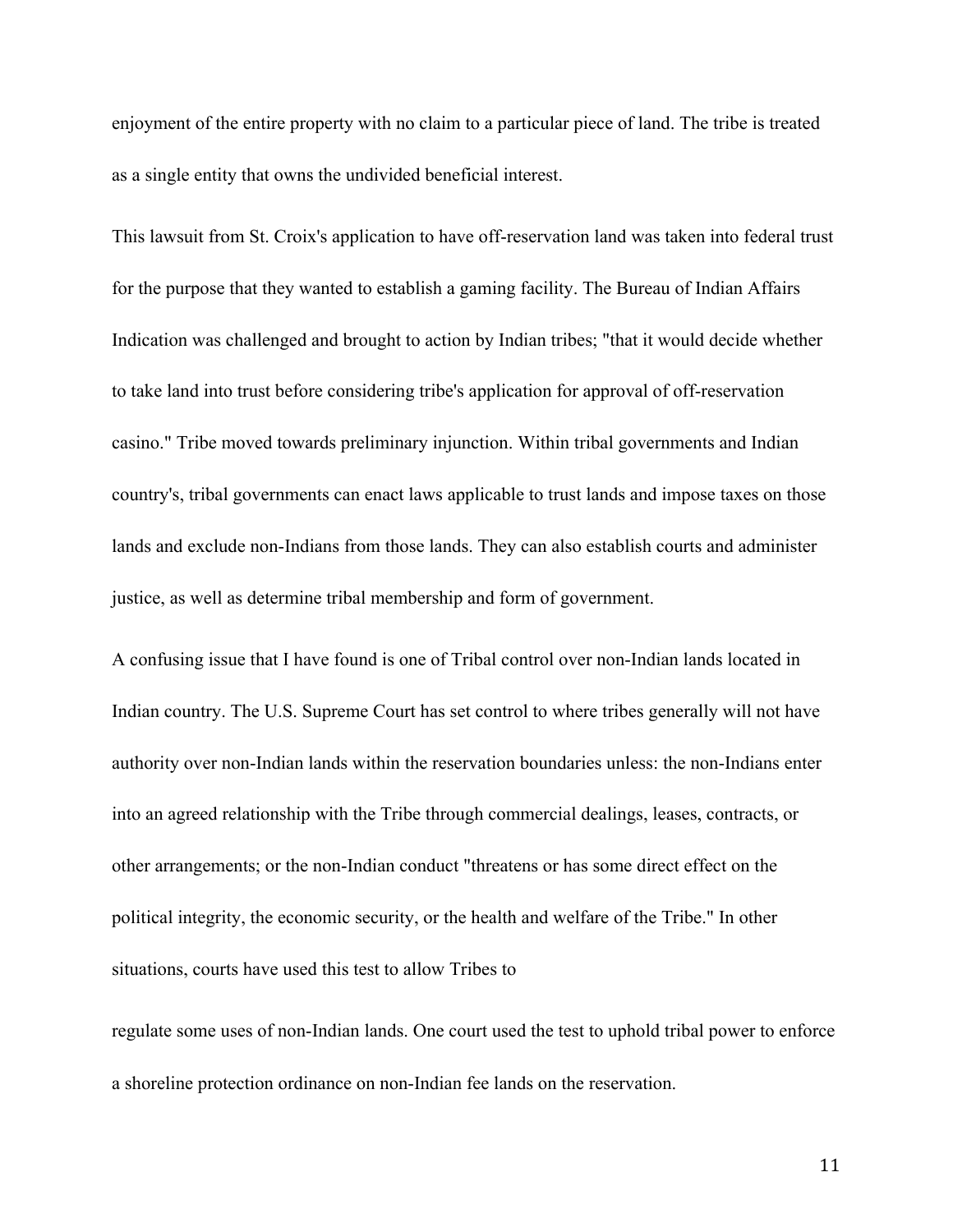In another case, the U.S. Supreme Court held that tribes could zone non-Indian fee lands within the boundaries of the reservation if those lands had retained their "essential character" as Indian land. If the essential Indian character of the area had been lost through significant non-Indian ownership of the land, the tribe has no power to zone fee lands of non-Indians. The power to zone the fee lands of non-Indians therefore rests with the local unit of government with land use jurisdiction over that area. A number of federal environmental laws authorize the U.S. Environmental Protection Agency (EPA) to delegate the administration of the federal environmental programs to state governments. Some of the laws also allow the EPA to treat tribes in the same manner as states by delegating administration of those programs to tribal governments. The general criteria for the treatment of tribes in the same manner as states are: that the tribe has to be federally-recognized; the tribe needs to have or be able to exercise extreme governmental powers; and the tribe must have the money, people, and productive resources to effectively implement a program.

Since 1984, the environmental policy has been the main base of the EPA's actions. The EPA's policy reflects the Federal Indian Policy adopted by President Reagan in 1983. The two main stresses the policy addresses are promoting of Indian self-government, and that the government will work directly with tribal governments on a "government-to-government" basis.

Environmental statutes which have been amended to allow for EPA authorization of tribal programs, include the Safe Drinking Water Act, the Clean Water Act, and the Clean Air Act.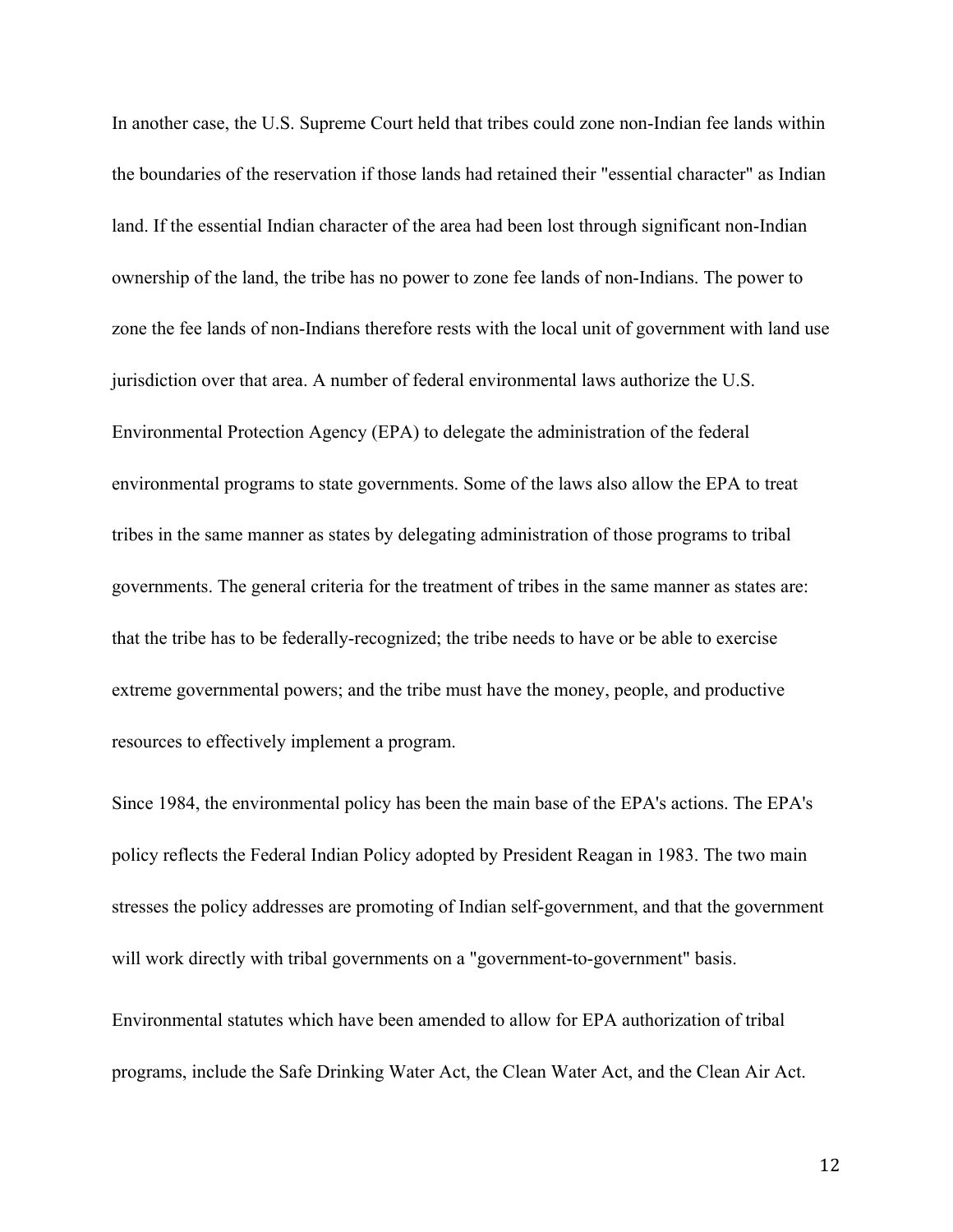Under two Acts, EPA has used its discretion to allow for tribal programs even though Congress has not specifically

provided for tribal assumption of the environmental programs. These Acts are the Resource Conservation and Recovery Act and the Toxic Substance Control Act. In addition, three other environmental laws allow for a limited tribal role similar to the state's role. These laws are the Federal Insecticide, Fungicide, and Rodenticide Act; the Emergency Response and Community Right to Know Act; and the Comprehensive Environmental Recovery, Compensation, and Liability Act (Superfund).

EPA has a number of programs which seek to build tribal capacity to administer environmental programs on tribal lands. The process used by tribes for administering tribal programs is similar to the process followed by other governments to establish the necessary legal framework through the adoption of codes and ordinances and establish an administrative body to enforce tribal standards.

# Conclusion:

The largest area employers are the county and the St. Croix Tribal enterprises, which includes three casinos and government offices. The St. Croix Casino and Hotel in Turtle Lake employs over a 1,000 people. The Hole in the Wall Casino and Hotel in Danbury employs over 200. The tribe employs many members at their Tribal Center buildings, which include a Health Department, Family Resource Center, Housing Authority, Construction Company, Youth Center,